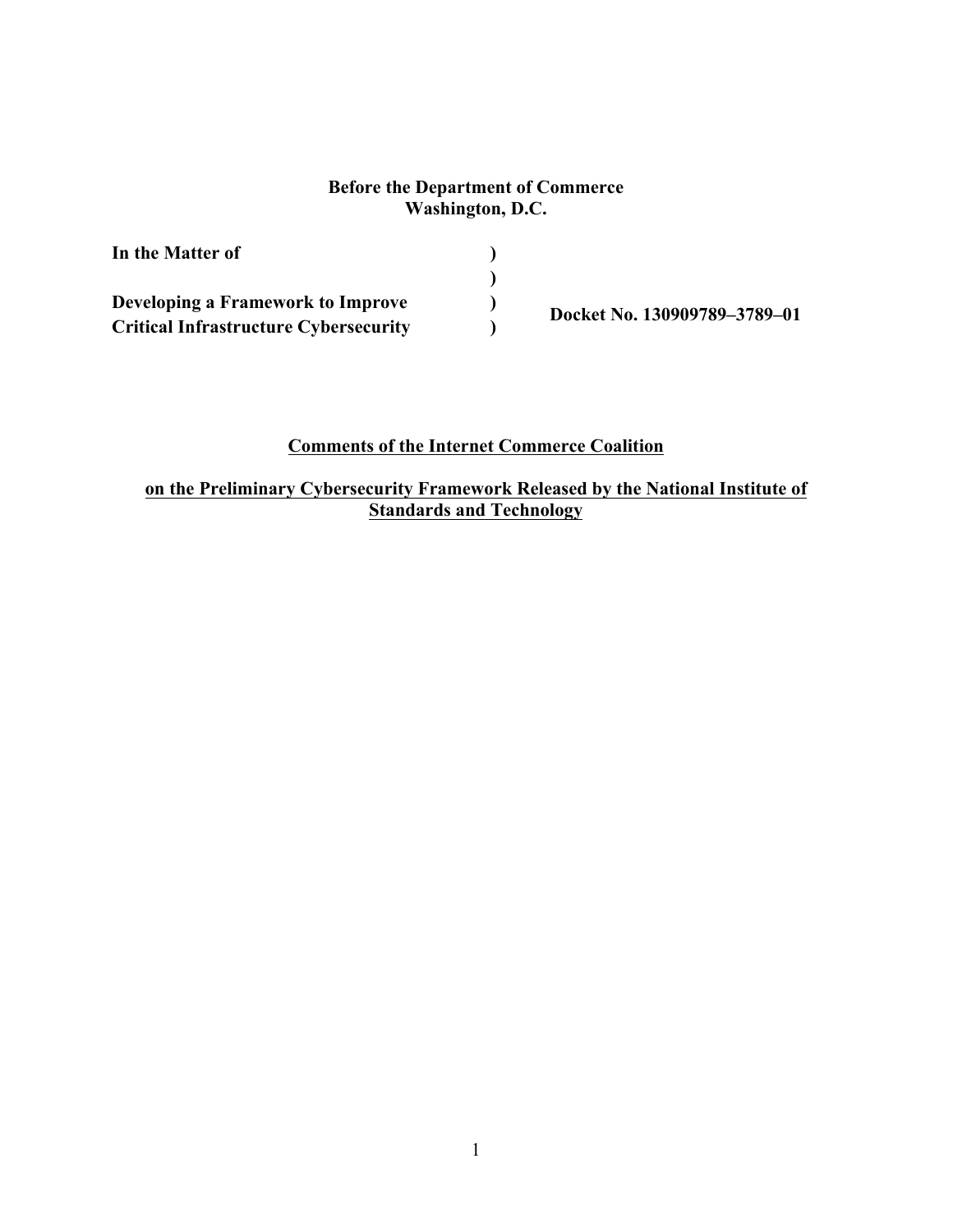The Internet Commerce Coalition (ICC) is comprised of leading Internet and e-commerce companies and trade associations, including Amazon, AOL, AT&T, Comcast, eBay, Google, Monster.com, Verizon, Tech America and US Telecomm Association. The ICC is pleased to submit comments on the Preliminary Cybersecurity Framework ("Framework") released by the National Institute of Standards and Technology (NIST). Our comments focus solely on Appendix B, the "Methodology to Protect Privacy and Civil Liberties" (the "Privacy Methodology").

Standards and Technology (Dec. 5, 2013), available at members, and reflects current private sector privacy best practices in this area. We propose that NIST substitute for the current Privacy Methodology, the "Alternative Privacy Methodology to Protect Privacy for a Cybersecurity Program", that Harriet Pearson submitted to Adam Sedgewick, Information Technology Laboratory, National Institute of http://csrc.nist.gov/cyberframework/framework\_comments/20131205\_harriet\_pearson\_hoganlov ells.pdf ("Alternative Privacy Methodology") and also included at the end of these comments. This Alternative Privacy Methodology is the product of intensive work by a broad cross-section of private sector owners and operators of Critical Infrastructure, including the ICC and its

## **I. The Current Privacy Framework Should Be Replaced In Its Entirety**

 The ICC has serious concerns with regard to the lengthy Privacy Methodology that NIST issued for public comment.

A. The Framework Inappropriately Attempts to Apply Public Sector Standards to Private Sector Operations

 from existing law and industry best practices. The Privacy Methodology takes as its starting point NIST Special Publication 800-53, Revision 4, Appendix J ("Appendix J"), a standard that Government's handling personal information, not private sector practices.<sup>1</sup> These standards have Unlike most of the Framework Core, the Privacy Methodology would depart sharply was developed for the Government, not the private sector, and relates to requirements of the Federal Privacy Act, the Federal Government's privacy statute, which the White House 2012 report *Consumer Data Privacy In A Networked World* acknowledged governs the Federal never been applied to the private sector and are a very awkward fit with private sector cyber security practices.

As NIST recognizes on page 39 of the Framework, "[t]here are few identifiable standards or best practices to mitigate the impact of cybersecurity activities on individuals' privacy." A privacy methodology that attempts to map privacy principles to most features of the Framework or to recommend open-ended and potentially burdensome practices (such as minimizing collection and storage of a very broad range of personal information) would be difficult for organizations to follow and risks discouraging organizations from using the Framework.

Instead, the Privacy Methodology should focus on privacy risks posed by specific

 $\overline{a}$ 

 <sup>1</sup>*Consumer Data Privacy In A Networked World*, at 5, n.1.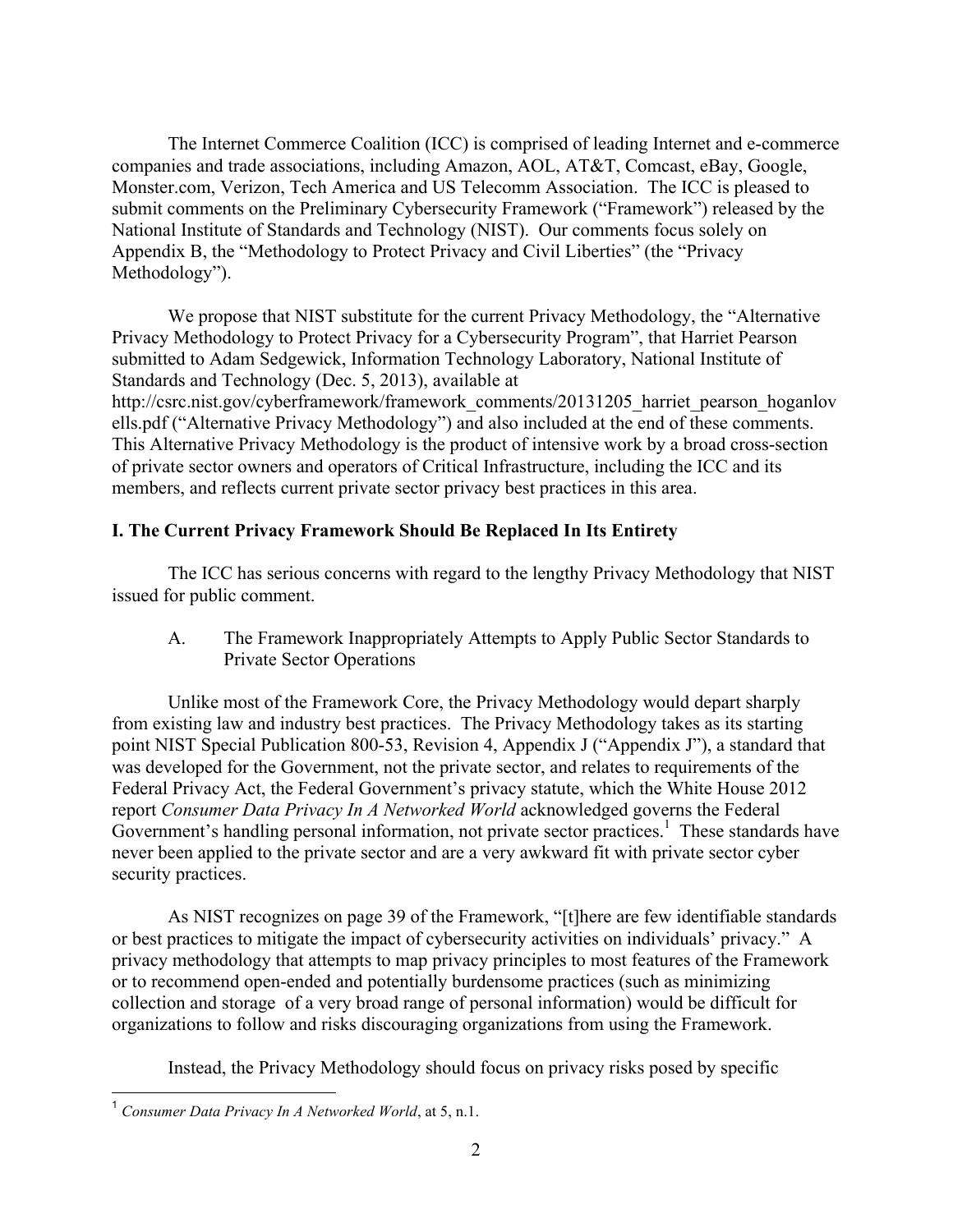cybersecurity functions rather than applying broader privacy requirements across functions described in Appendix A.

# B. The Range of Personal Information Covered Is Too Broad

The Privacy Methodology goes far beyond incorporating privacy practices into an organization's cybersecurity program. If included in the Final Framework adopted, it would create uncertainty and discourage use of the Framework by private sector organizations.

 definition goes far beyond the definitions of PII under existing laws and recent legislation. It other personal or identifying information which is linked or linkable to a specific individual." can be identified by examining the context of use and combination of data elements."<sup>2</sup> These are The Privacy Methodology on its face appears to apply to the full spectrum of PII with repeated cross-references to NIST Special Publication 800-53, rev. 4, Appendix J. This would reach "information *which can be used to distinguish or trace an individual's identity* such as their name, social security number, biometric records, etc., alone, *or when combined with*  This range of PII is unworkable in the context of an organization's cybersecurity program, for example, by virtue of requiring "a case-by-case assessment of the specific risk that an individual rarely functions performed in conjunction with cybersecurity programs and would impair an organization's ability to defend against cyberattacks.

C. Overlap Between the Framework Core and The Privacy Methodology Should Be Eliminated

 organization's cybersecurity program. Addressing securing personal information under different references to securing personal information outside of cybersecurity operations should be Securing data assets is already addressed in the Framework Core and personal information is just one of several types of information that should be protected under an standards in the Privacy Methodology is both unnecessary and confusing. For this reason, removed from the Privacy Methodology.

The Privacy Methodology contains unworkable data minimization requirements that would require organizations to use the bare minimum amount of PII necessary to carry out cybersecurity functions. This would chill legitimate cyber security practices that necessarily involve use of information about threats, for example, and would risk undermining cyber security.

 measures that could impair security measures and increase the costs associated with adopting the The Privacy Methodology requires data minimization when an organization is collecting information in conjunction with detecting anomalies and events, minimizing disclosure when reporting breaches, and retaining only that which is "necessary" to a forensics investigation in responding to an event. By restricting an organization's use, retention, and sharing information on cyber incidents to only the PII and communications content that is necessary for detection, investigation, and response, the Privacy Methodology would require special privacy compliance Framework.

 $\overline{a}$  $<sup>2</sup>$  OMB Memorandum 10-22.</sup>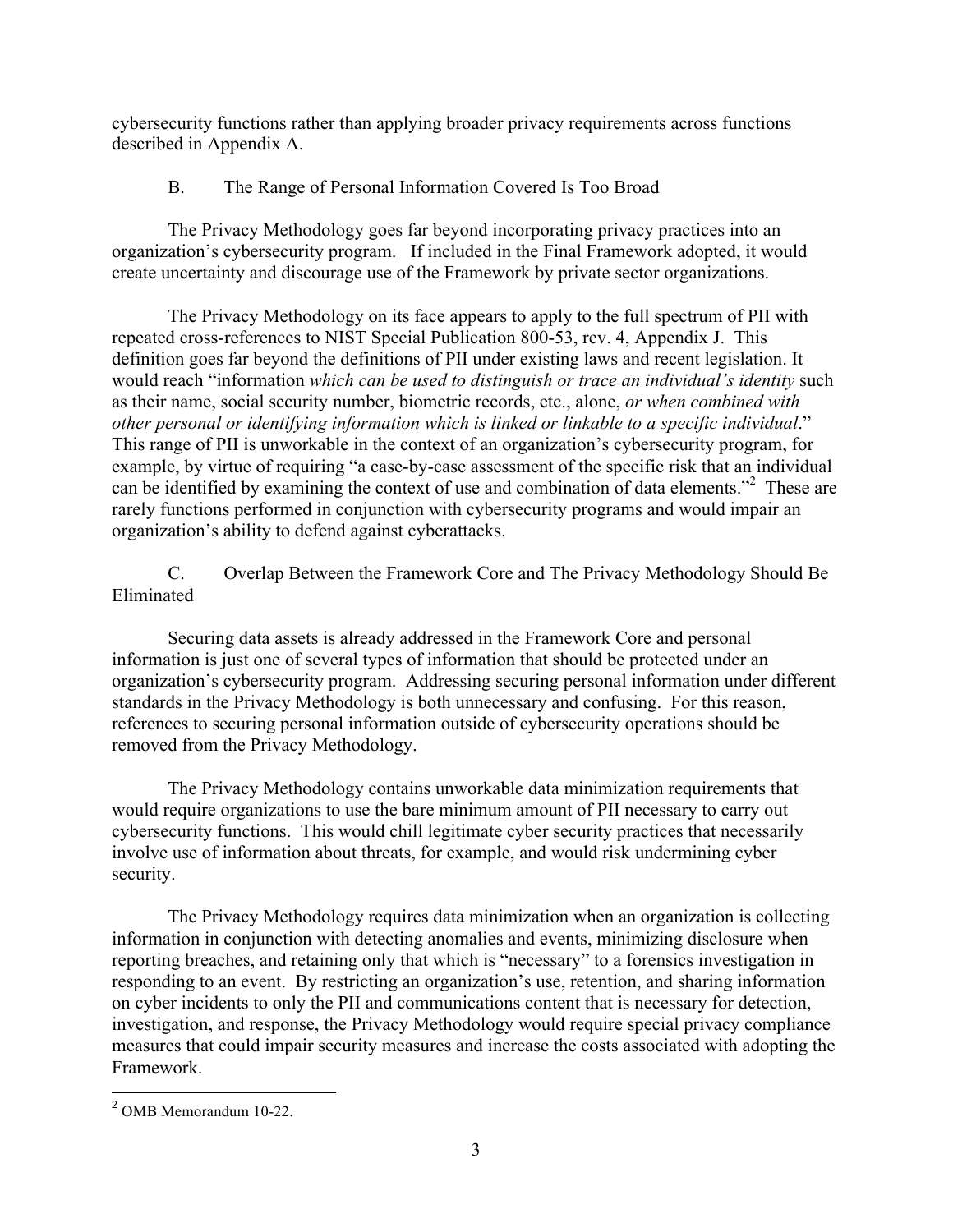Methodology would risk discouraging more rapid and wide-spread adoption of meaningful to be posed by such requirements would not help the rapid delivery of cybersecurity solutions to In the absence of specific statutory cybersecurity liability protections designed to encourage Framework adoption, the data minimization and retention language in the Privacy cybersecurity practices such as threat monitoring, defending against threats, and threat information sharing. It would prompt additional delays for legal reviews and assessments both in the context of an organization's threat response posture, and in the context of enterprise cybersecurity transactions, where protracted negotiations over the allocations of risks perceived market. Further, the inclusion of communications content in the Privacy Methodology is an unnecessary diversion from the Methodology's focus on privacy, as communications content can be necessary to identify malicious code, for example.

Make Inclusion in the Framework Premature E. Lack of Standards or Consensus on Private Sector Civil Liberties Considerations

Make Inclusion in the Framework Premature<br>Civil liberties protections are almost always an obligation on the government. Although proposes processes that are unclear, it will limit the adoption of the Framework. individual companies may have internal policies in this area, there is no standard or consensus around how to protect civil liberties in the context of cybersecurity. Again, if the Framework

 individuals' privacy and civil liberties especially when the containment of a threat involves closing public communications or data transmission systems. This language would add to disrupt service if at all possible when responding to cyber security incidents. Without The Privacy Methodology states that organizations should assess the impact on additional uncertainty in an already uncertain legal landscape. It is phrased broadly enough that it could be interpreted as declaring otherwise appropriate responses to security threat incidents resulting in a temporary disruption of service to be potentially unlawful impacts on privacy rights or civil liberties. Private sector communications companies have powerful market incentives not corresponding statutory cybersecurity liability protections, such language would unnecessarily confuse the private sector and result in delaying rapid deployment and widespread adoption of effective cybersecurity strategies.

F. Accuracy Requirements Are Burdensome and Not Necessary

Further, the Privacy Methodology would require that organizations responding to a cybersecurity incident have policies on PII to ensure that is "collected, used, disclosed or retained" in accurate and complete form. This requirement, too, is excessive for many organizations and would create unnecessary costs for many organizations without a clear benefit.

#### **II. NIST Should Adopt the December 5th Alternative Privacy Methodology**

We recognize that the Administration is determined to include a privacy section in the final Framework. If it does so, it should adopt the Alternative Privacy Methodology discussed above. The ICC and several of its members worked extensively on the content of the Alternative Privacy Methodology and the ICC believes that it would focus appropriately on cyber security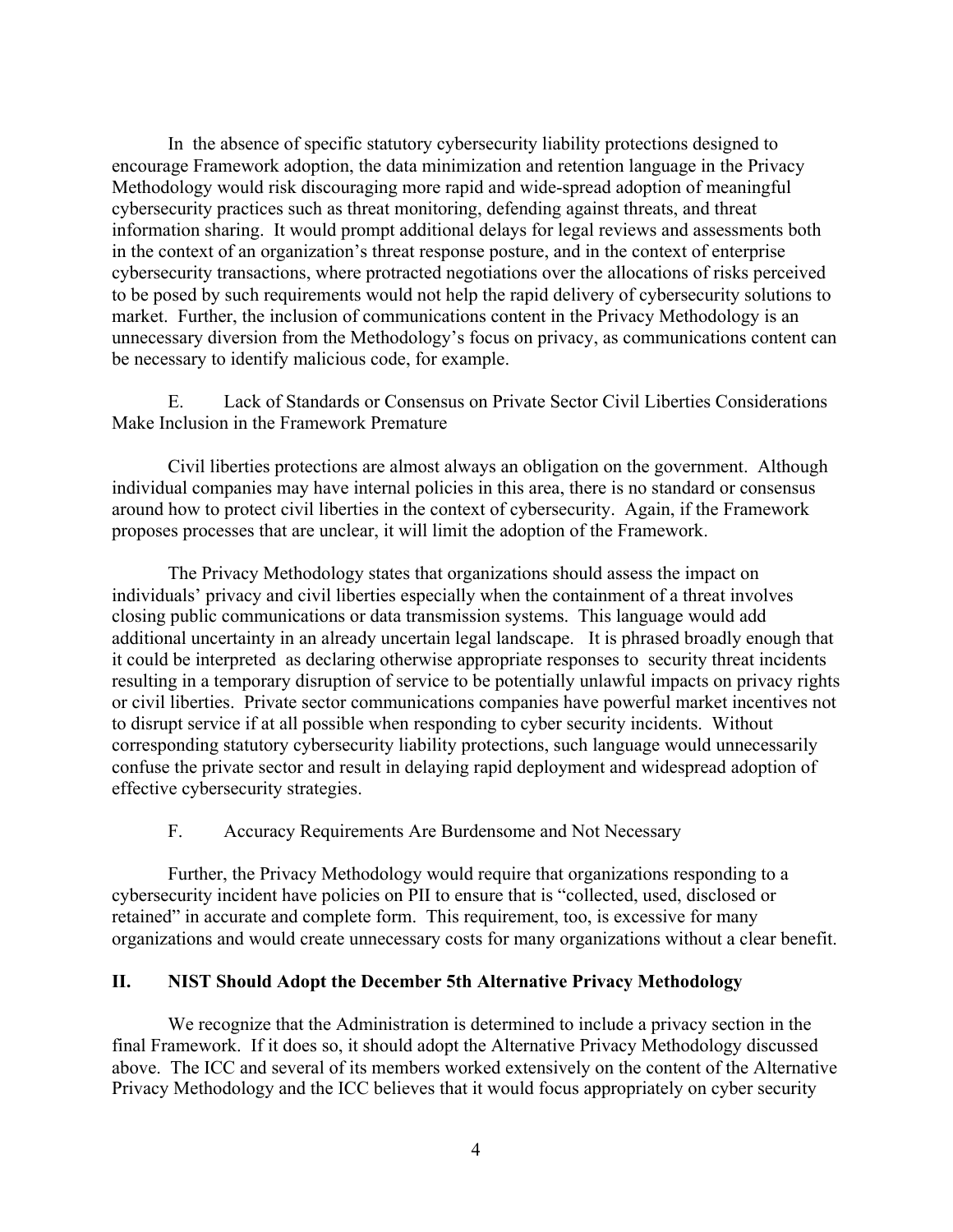Methodology reflects a cross-sector consensus on how private sector organizations should activities that potentially may give rise to privacy considerations. The Alternative Privacy address privacy in conjunction with cybersecurity activities.

applicable in the context of government actions, more so than those of the private sector. The Alternative Privacy Methodology: 1) does not extend or apply to commercial data activities outside of the cybersecurity context; 2) applies to "protected information" rather than broadly defined PII; and 3) does not address civil liberties considerations , which are generally

 "Potential Privacy Considerations Related Cybersecurity Activities" and the second column outlines high-level "Organizational Privacy Measures and Controls" that are process-based, rather than outcome-based. This approach will allow individual organizations to tailor their sectorial privacy regulation. However, the content listed under the columns could easily be incorporated directly into the Framework Core also. The Alternative Privacy Methodology is laid out in two columns. The first column lists process to the unique circumstances of their business and legal considerations, such as applicable

 secure against unauthorized access, or (iv) an organization voluntarily so designates." The ICC concern with the NIST Privacy Methodology. The definition of the term "protected information" is drafted in a flexible manner that allows application by organizations within any industry sector regardless of regulatory status. It applies to "personal information that (i) is subject to security breach notification requirements; (ii) an organization is restricted by law from disclosing; (iii) an organization is required by law to supports this definition in that it does not expand current law or create new expectations as is a

This language could either be included in a substitute Appendix B or in a section in the Framework Core.

#### **III. Conclusion**

For all these reasons, the ICC urges NIST to adopt the Alternative Privacy Methodology to the Privacy Methodology either as a standalone appendix to the Cybersecurity Framework or incorporate it into the narrative of the Framework Core.

Respectfully submitted,

s/ Sydney M. White Counsel to Internet Commerce Coalition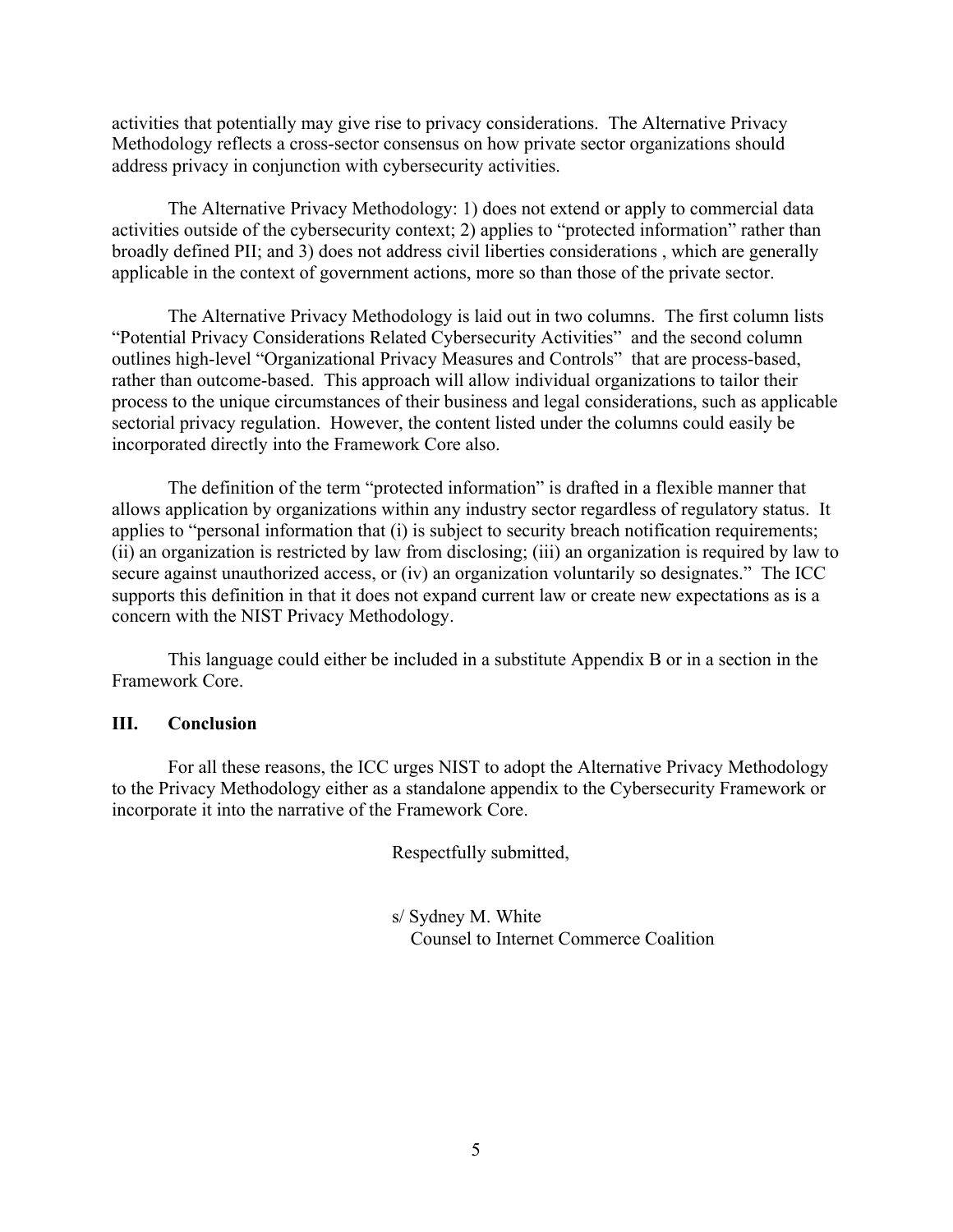# **December 5th Alternative Privacy Methodology to Protect Privacy for a Cybersecurity Program**

 This part of the Cybersecurity Framework presents a methodology to address the collection and use of protected information related to an organization's cybersecurity activities. This part does not extend or apply to commercial data activities outside of the cybersecurity context.

 Securing personal information is an element of both cybersecurity as well as privacy programs overall, and is addressed in Appendix A (Framework Core) in a number of relevant categories such as Risk Assessment (RA), Risk Management Strategy (RM), Data Security (DS), Information Protection Processes and Procedures (IP), and Protective Technology (PT). Securing such information is therefore not addressed in this part.

 The term "protected information" used in this part means "personal information that (i) is subject to security breach notification requirements, (ii) an organization is restricted by law from disclosing, (iii) an organization is required by law to secure against unauthorized access, or (iv) an organization voluntarily so designates."

| <b>Potential Privacy Considerations</b><br><b>Related to Cybersecurity Activities</b>                                                        | <b>Organizational Privacy Measures and Controls</b>                                                                                                                                                                                                                                                                                                                                                 |
|----------------------------------------------------------------------------------------------------------------------------------------------|-----------------------------------------------------------------------------------------------------------------------------------------------------------------------------------------------------------------------------------------------------------------------------------------------------------------------------------------------------------------------------------------------------|
| An organization's overall governance of<br>cybersecurity risk should consider privacy<br>implications of its cybersecurity program.          | An organization's assessment of cybersecurity risk and potential risk<br>responses considers the privacy implications of its cybersecurity program.<br>Individuals with cybersecurity-related privacy responsibilities report to<br>appropriate management and are appropriately trained.<br>Process is in place to support compliance of cybersecurity activities with<br>applicable privacy laws. |
|                                                                                                                                              | Process is in place to assess implementation of the foregoing organizational<br>measures and controls.                                                                                                                                                                                                                                                                                              |
| Approaches to identifying and authorizing<br>individuals to access organizational assets<br>and systems may raise privacy<br>considerations. | Steps are taken to identify and address the privacy implications of access<br>control measures to the extent that they involve collection or use of protected<br>information relating to identifiable individuals.                                                                                                                                                                                  |
| An organization's cybersecurity monitoring<br>activities may raise privacy considerations.                                                   | Process is in place to conduct a privacy review of an organization's cybersecurity<br>monitoring activities                                                                                                                                                                                                                                                                                         |
| Information-sharing pursuant to<br>cybersecurity activities may raise privacy<br>considerations.                                             | Process is in place to assess and address whether, when, how, and the extent to<br>which protected information is shared outside the organization as part of<br>cybersecurity information sharing activities.                                                                                                                                                                                       |